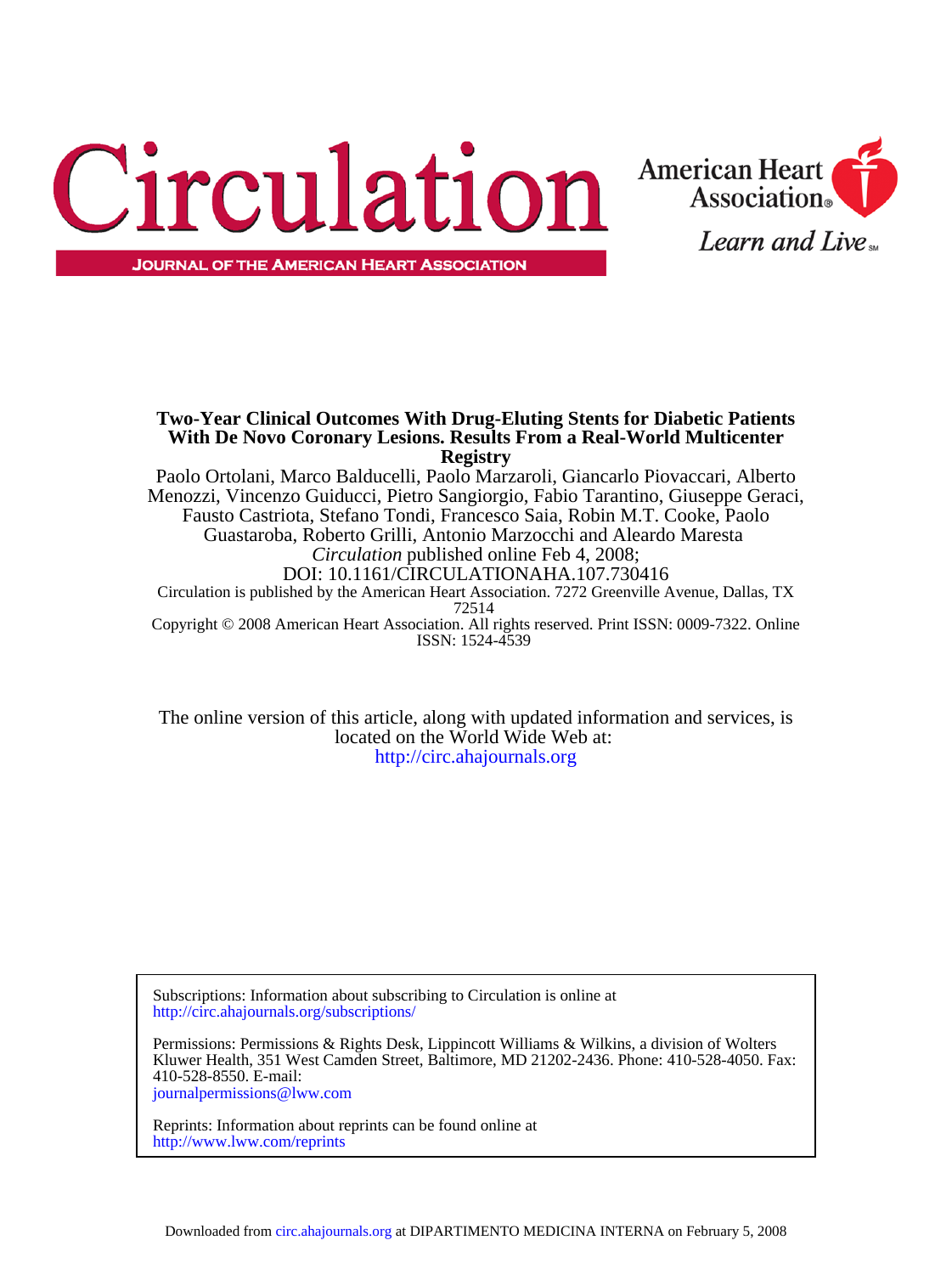# **Two-Year Clinical Outcomes With Drug-Eluting Stents for Diabetic Patients With De Novo Coronary Lesions Results From a Real-World Multicenter Registry**

Paolo Ortolani, MD; Marco Balducelli, MD; Paolo Marzaroli, MSc; Giancarlo Piovaccari, MD; Alberto Menozzi, MD; Vincenzo Guiducci, MD; Pietro Sangiorgio, MD; Fabio Tarantino, MD; Giuseppe Geraci, MD†; Fausto Castriota, MD; Stefano Tondi, MD; Francesco Saia, MD, PhD; Robin M.T. Cooke, MA; Paolo Guastaroba, MSc; Roberto Grilli, MD; Antonio Marzocchi, MD; Aleardo Maresta, MD

- *Background*—The long-term effectiveness of drug-eluting stents (DES) in unselected diabetics in routine practice is currently unclear.
- *Methods and Results*—To evaluate the long-term effectiveness of bare metal stents and DES in a real-world setting of diabetic patients, we analyzed 2-year follow-up data from all diabetic patients with de novo lesions enrolled in a prospective Web-based multicenter registry (Registro Regionale Angioplastiche dell'Emilia-Romagna; study period, 2002 to 2004) comprising all 13 hospitals performing percutaneous coronary interventions in the Emilia-Romagna region of Italy. Among the 1648 eligible patients treated with either bare metal stents alone ( $n=1089$ ) or DES alone  $(n=559)$ , 27% were insulin dependent and 83% had multivessel coronary disease. At 2 years, use of DES was associated with lower crude incidence of major adverse cardiac advents (all-cause mortality, nonfatal myocardial infarction, and target vessel revascularization) compared with bare metal stents  $(22.5\%$  versus  $28.1\%; P=0.01)$ . After propensity score adjustment, only target vessel revascularization appeared significantly lower in the DES group (11.6% versus 15.0%; hazard ratio, 0.66; 95% confidence interval, 0.46 to 0.96;  $P=0.041$ ). Two-year angiographic stent thrombosis occurred in 1.5% DES patients and  $0.7\%$  of the bare-metal-stents patients ( $P=0.18$ ). At Cox regression analysis, predictors of 2-year major adverse cardiac advents were left ventricular ejection fraction -35%, Charlson comorbidity index, insulin-dependent diabetes, and total lesion length.
- *Conclusions*—In this large, real-world, diabetic population, the use of DES was associated with a moderate reduction in the 2-year risk of target vessel revascularization, a benefit that was limited to non–insulin-dependent diabetic patients. Larger long-term studies are needed to clarify the long-term effectiveness and safety of such devices in diabetic patients. **(***Circulation***. 2008;117:923-930.)**

**Key Words:** diabetes mellitus  $\blacksquare$  drugs  $\blacksquare$  registries  $\blacksquare$  restenosis  $\blacksquare$  stents

**P**atients with diabetes mellitus account for >25% of all percutaneous coronary interventions (PCIs).<sup>1,2</sup> Diabetic patients are known to have poor long-term outcomes after PCIs or bare metal stent (BMS) implantation.<sup>2,3</sup> Randomized trials that recruited broad samples of patients both with and without diabetes mellitus showed that the use of drugeluting stents (DES) for treatment of de novo coronary lesions can provide improved clinical/angiographic outcomes relative to BMS.4,5 A randomized study comparing

DES and BMS in diabetic patients<sup>6</sup> and a subgroup analysis focused on diabetic patients in randomized trials7 have shown that the use of DES is associated with a reduced risk of restenosis and target lesion revascularization. However, a subgroup meta-analysis indicated that diabetes mellitus remains a significant risk factor for restenosis after both BMS and DES implantation.8 To shed more light on the long-term relative benefits of using different types of stents for diabetic patients submitted to

Received July 26, 2007; accepted December 14, 2007.

From the Istituto di Cardiologia, Università di Bologna, Policlinico S. Orsola-Malpighi (P.O., F.S., R.M.T.C., A. Marzocchi); Unità Operativa di Cardiologia–Centro Interventistico, Ospedale S. Maria delle Croci, Ravenna (M.B., A. Maresta); Unità Operativa di Cardiologia, Ospedale degli Infermi, Rimini (G.P.); Divisione di Cardiologia, Ospedale Maggiore, Parma (A. Menozzi); Unità Operativa di Cardiologia Interventistica, Ospedale S. Maria Nuova, Reggio Emilia (V.G.); Divisione di Cardiologia, Ospedale Maggiore, Bologna (P.S.); Laboratorio di Emodinamica, Ospedale Morgagni, Forlì (F.T.); Laboratorio di Emodinamica, Policlinico di Modena, Modena (G.G.); Casa di Cura Villa Maria Cecilia Hospital, Cotignola (F.C.); Nuovo Ospedale S. Agostino, Modena (S.T.); and Agenzia Sanitaria Regionale Regione Emilia-Romagna Bologna, Bologna (P.H., P.G., R.G.), Italy.

<sup>†</sup>Deceased.

Correspondence to Paolo Ortolani, MD, Institute of Cardiology, University of Bologna, Azienda Ospedaliera S. Orsola-Malpighi, Via Massarenti 9, 40138, Bologna, Italy. E-mail paortol@tin.it

<sup>© 2008</sup> American Heart Association, Inc.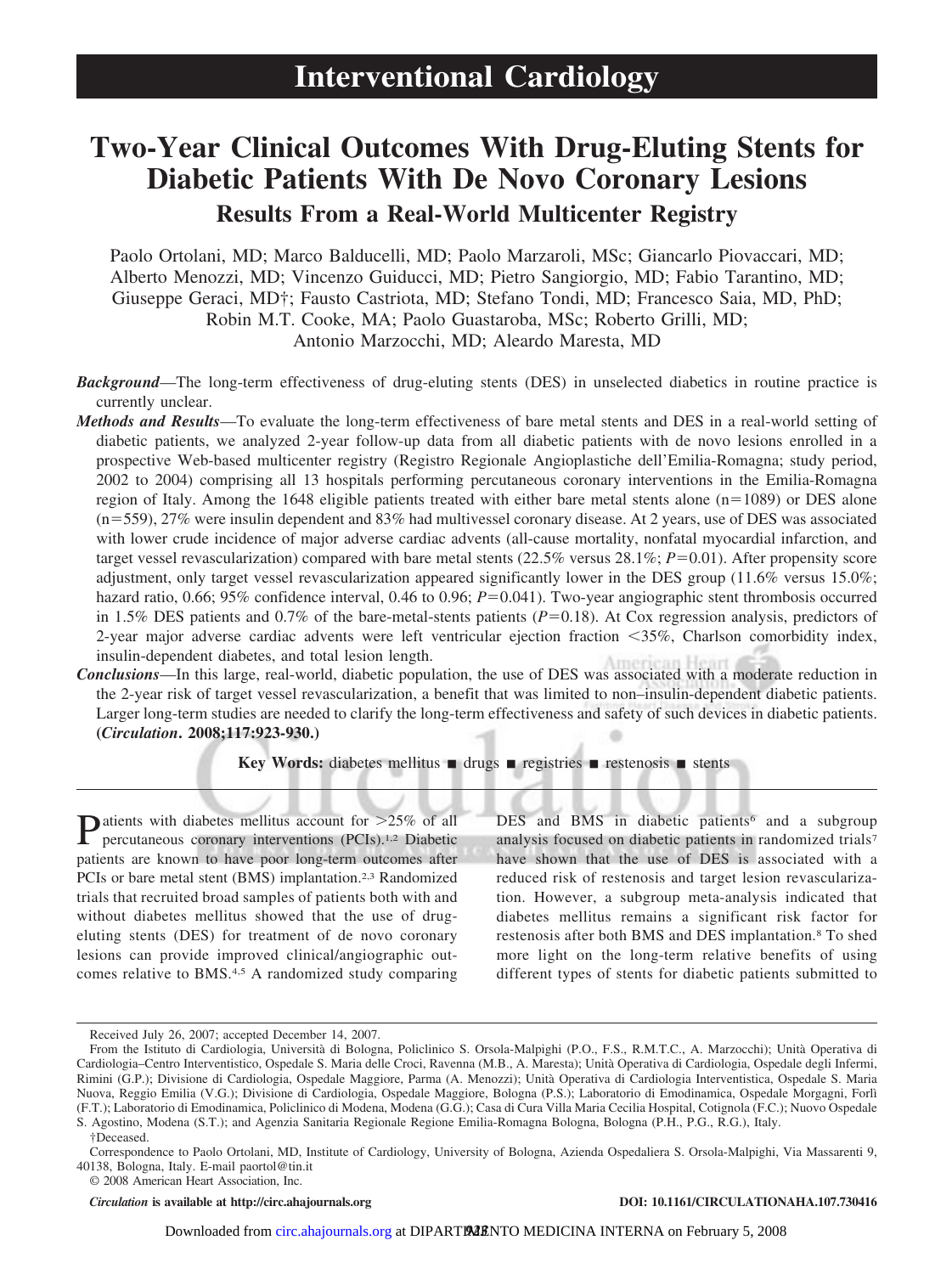PCI in a real-world setting, we investigated the 2-year clinical outcomes recorded in a large multicenter registry.

# **Clinical Perspective p 930**

## **Methods**

## **Setting and Eligibility Criteria**

Launched in July 2002, Registro Regionale Angioplastiche dell'Emilia-Romagna (REAL) is a large, prospective, Web-based registry designed to collect clinical and angiographic data for all consecutive PCIs performed in the Emilia-Romagna region  $($ million inhabitants) of central-northern Italy.9 All 13 public and private interventional cardiology centers in Emilia-Romagna participate in data collection. Because the REAL registry was designed to observe current clinical practice, the ethics committees of each participating hospital required only an ordinary written informed consent for coronary intervention (in line with national regulations) and anonymous publication of scientific data, which was obtained from all patients. In the present study (conceived in accordance with the principles of the most recent revision of the Declaration of Helsinki), we analyzed data from all enrolled diabetic patients resident in the Emilia-Romagna region who underwent PCI between July 2002 and December 2004 for treatment of de novo coronary lesions and were implanted solely with a single variety of stent, either BMS or just 1 of the 2 available types of DES (Cypher [Cordis, Johnson & Johnson, Miami Lake, Fla {SES}] or Taxus [Boston Scientific, Natick, Mass {PES}]). Diabetic patients with acute ST-elevation myocardial infarction treated with primary or rescue PCI were excluded from analysis, as were patients who received  $>1$  variety of stent.

## **Procedural and Postintervention Practices**

Interventional strategy and choice of device were decided by the attending physician. Administration of periprocedural platelet glycoprotein IIb/IIIa inhibitors and antithrombotic medications was based on the operator's discretion and current guidelines. Lifelong aspirin was prescribed to all patients. One month of ticlopidine (250 mg twice a day) or clopidogrel (75 mg/d) was recommended to all patients treated with BMS. Taking one or the other of these medications for at least 2 months was recommended (during the study period) for patients treated with SES and for at least 6 months for recipients of PES.

## **Web-Based Registry**

The REAL registry has been described in detail elsewhere.<sup>9</sup> In brief, lesion length and vessel reference diameter are visually estimated by the operators (Online quantitative coronary analysis is allowed if required by the attending physician). Procedural success is defined as residual stenosis <30% by visual estimate in the presence of a Thrombolysis in Myocardial Infarction (TIMI) grade 3 flow. During follow-up, acute myocardial infarction (AMI) is diagnosed by local cardiologists at the hospital of admission according to standard criteria (increased levels of troponin or creatine kinase-MB, accompanied by chest pain and/or ischemic ECG changes). Target vessel revascularization (TVR) is defined as any surgical/percutaneous reintervention performed to treat a luminal stenosis occurring in the same coronary vessel as the index procedure (within/beyond the target lesion limits). Stent thrombosis is angiographically documented as complete occlusion (TIMI grade 0 or 1 flow) or a flow-limiting thrombus (TIMI grade 1 or 2 flow) of a previously successfully treated artery. Data on all repeat surgical/percutaneous interventions during follow-up also are prospectively recorded. Comorbidities are recorded using the Charlson index.10 To verify the registry data correctness, periodic audits are performed by the Regional Health Care Administration.

# **Follow-Up Data Collection**

Follow-up was closed on October 31, 2006. For the present study, follow-up data at 30 days and 12 and 24 months were obtained by the Emilia-Romagna Regional Health Agency, which has direct access to municipal registries and hospital discharge records. This warranted complete follow-up for all patients resident in the region; patients who lived outside the region were excluded from the study (see above). The prospectively collected data from the Web-based registry related to all repeat surgical/percutaneous interventions performed during follow-up were matched with the administrative data to identify any inconsistencies. Specific queries were sent to the individual institutions to justify or correct discrepancies between the data recorded on the Web-based registry (compiled by interventional cardiologists) and the administrative data (provided largely by independent cardiologists). When deemed necessary, hospital records were reviewed for additional information.

## **Main Outcome Measures**

The predefined primary outcome measure of this study was cumulative occurrence at 24 months of major adverse cardiac events (MACE), in terms of all-cause mortality, nonfatal AMI, or TVR. Predefined secondary outcome measures (at 24 months) were allcause mortality, death resulting from any cause or nonfatal AMI, and occurrence of TVR. In the overall study population, we compared recipients of DES and BMS. Clinical effectiveness comparisons (in terms of all-cause mortality/AMI, TVR, and MACE) between DES and BMS were performed for several clinical, angiographic, and procedural patient characteristics.

## **Statistical Analysis**

Continuous variables were expressed as mean $\pm$ SD and compared through the use of the Student unpaired *t* test. Categorical variables were expressed as percentages, and the  $\chi^2$  test was used for comparison. We calculated unadjusted cumulative frequencies of the various adverse events (and of angiographically proven stent thrombosis) at 30 days, 12 months, and 24 months. Cumulative incidences of different adverse events were estimated by the Kaplan–Meier method and compared by use of the log-rank test. Risk reduction of the primary and secondary outcome measures (at 24 months) was evaluated with Cox's proportional-hazards models. To adjust for potential confounders, a propensity score analysis was performed by use of a logistic regression model, testing the propensity to receive a DES rather than a BMS. We tested all available variables that we thought could be of potential relevance: age, sex, Charlson index, insulin-dependent diabetes mellitus, poor (<35%) left ventricular ejection fraction, prior AMI, prior PCI, prior coronary artery bypass graft, clinical presentation, reference vessel diameter, total treated lesions length, lesion type, vessel treated, multivessel PCI, chronic total occlusion treatment, ostial lesion treatment, bifurcation treatment, glycoprotein IIb/IIIa agent administration, year of treatment, and treatment center. Multivariate Cox regression analysis was then performed using only 2 variables as covariates: propensity score and type of treatment (DES versus BMS). Cox's proportional-hazards models adjusted with the propensity score also were used to assess relative risks of all-cause mortality/AMI, TVR, and MACE in subgroups of patients. Finally, to identify independent predictors of death or AMI and MACE at 2 years, a further multivariate Cox regression analysis was performed in which stent type (DES versus BMS) and all the 20 variables listed above were entered into the model. All statistical tests were 2 sided; values of  $P < 0.05$  were considered significant. All analyses were performed with the SAS 8.2 system (SAS Institute, Cary, NC).

The authors had full access to and take full responsibility for the integrity of the data. All authors have read and agree to the manuscript as written.

## **Results**

## **Study Population**

Eligibility is reported in Figure 1. The 1648 patients who fully satisfied the eligibility criteria represented 88.8% of the 1855 diabetic patients enrolled in the REAL registry who received stents to treat de novo lesions in the absence of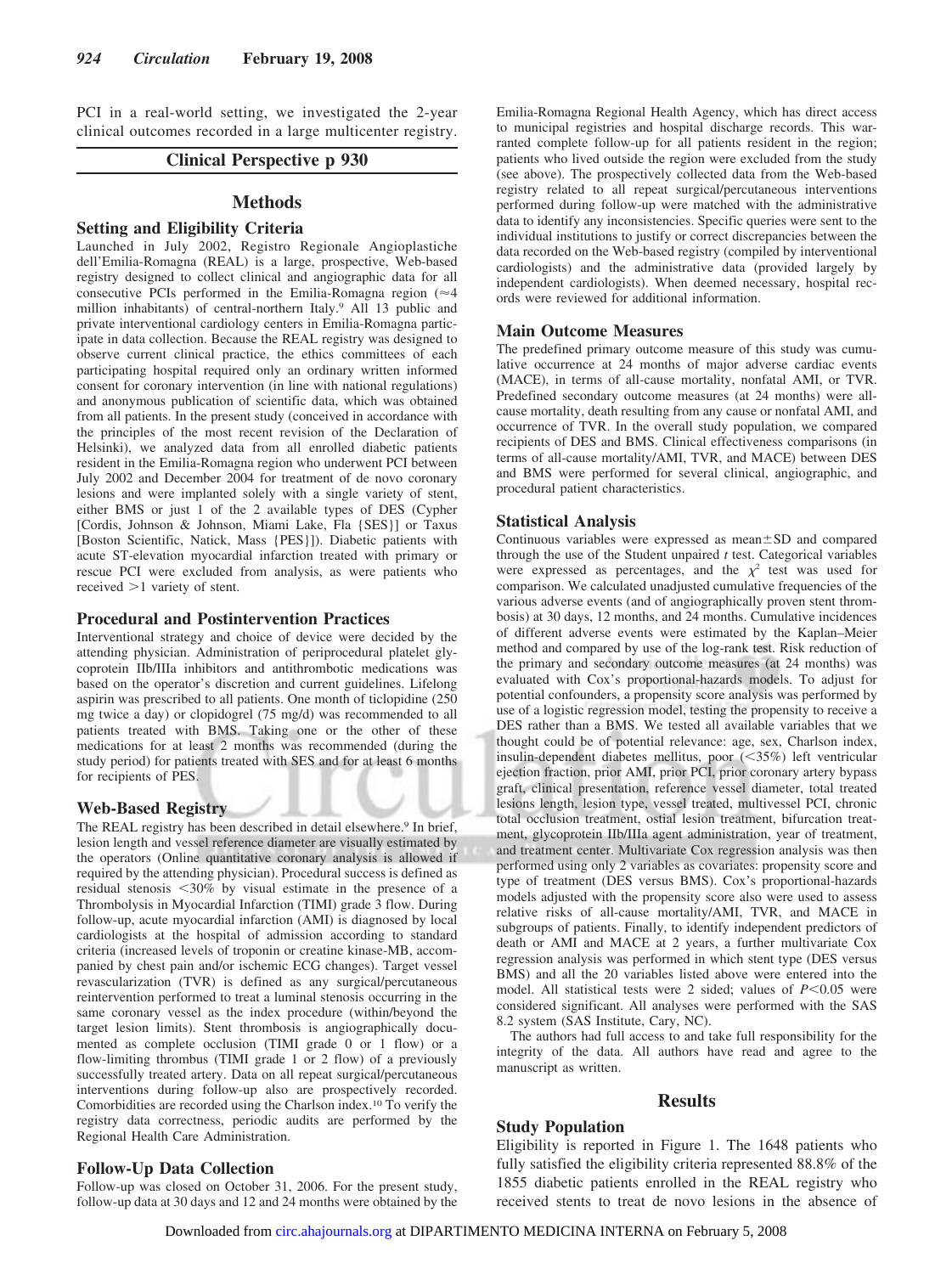

**Figure 1.** Study flowchart.

ST-elevation myocardial infarction during the study period. With regard to variety of stents, 1089 (66.1%) received only BMS, 396 (24%) received only SES, and 163 (9.9%) received only PES. Frequency of DES use in the 13 participating centers ranged from 16% to 48%. Overall, 27% (445 patients) were insulin dependent, 83% (1368) had multivessel coronary disease, 27% (445) had prior myocardial infarction, 11% (181) had poor left ventricular function, 31% (511) were admitted with a diagnosis of stable angina, and 27% (439) received platelet glycoprotein IIb/IIIa inhibitors. Tables 1 and 2 report baseline clinical, angiographic, and procedural characteristics according to type of stent (BMS versus DES) exclusively used. Compared with patients who received DES, those who received BMS had a somewhat more severe clinical profile; they were slightly older, had a higher Charlson comorbidity index, and more often exhibited subacute AMI, although they were less often insulin dependent. However, the overall angiographic picture of patients who received BMS was less severe. In both treatment groups, procedural success was achieved in  $>98\%$  of the procedures performed.

## **Clinical Outcome**

Complete 30-day and 12- and 24-month clinical outcome information was obtained for all patients. Median follow-up was 896 days (interquartile range, 646 to 1154 days). Table 3 reports unadjusted cumulative frequencies of different clinical events at 30 days and 12 and 24 months. Figure 2 shows comparisons of propensity score–adjusted 24-month cumulative incidence curves for the various adverse events. The logistic model by which the propensity score was calculated presented good predictive value  $(C \text{ statistic}=0.829)$  and calibration characteristics (Hosmer-Lemeshow test,  $P=0.269$ ). Comparisons between the DES and BMS groups showed that patients treated with DES had a nonsignificant lower risk of MACE (23.0% versus 28.8%; hazard ratio, 0.77; 95% confidence interval [CI],  $0.59$  to 1.01;  $P=0.09$ ; Figure 2D) and a lower risk of TVR (11.6% versus 15.0%; hazard ratio, 0.66; 95% CI, 0.46 to 0.96; *P*=0.041; Figure 2C). No difference was apparent in terms of all-cause mortality (Figure 2A) or

| Table 1. | <b>Baseline Clinical Characteristics of Patients</b> |
|----------|------------------------------------------------------|
|          | According to Treatment Group: BMS Versus DES         |

| Characteristic                                                              | BMS $(n=1089)$ | DES $(n=559)$  | P     |
|-----------------------------------------------------------------------------|----------------|----------------|-------|
| Age, y                                                                      | $69.3 \pm 9.6$ | $66.3 \pm 9.9$ | 0.001 |
| Male, %                                                                     | 69.3           | 71.2           | 0.43  |
| Insulin-dependent diabetes<br>mellitus. %                                   | 25.4           | 30.9           | 0.02  |
| Hypertension, %                                                             | 67.9           | 66.1           | 0.46  |
| Hypercholesterolemia, %                                                     | 39.5           | 43.4           | 0.13  |
| Smoking history, %                                                          | 51.5           | 49.2           | 0.38  |
| Charlson comorbidity index                                                  | $1.7 \pm 1.7$  | $1.5 + 1.6$    | 0.02  |
| Prior myocardial infarction, %                                              | 26.7           | 26.5           | 0.94  |
| Prior coronary angioplasty, %                                               | 9.4            | 10.4           | 0.56  |
| Prior coronary bypass<br>surgery, %                                         | 11.6           | 11.2           | 0.86  |
| Poor $(<35\%)$ LVEF, %                                                      | 11.2           | 10.8           | 0.85  |
| Multivessel coronary artery<br>disease, %                                   | 83.1           | 83.4           | 0.89  |
| Glycoprotein Ilb/Illa inhibitors<br>use, %                                  | 25.4           | 29.1           | 0.17  |
| Clinical presentation                                                       |                |                |       |
| Stable angina pectoris,* %                                                  | 29.8           | 33.5           | 0.13  |
| Unstable angina pectoris<br>or non-ST-elevation<br>myocardial infarction, % | 52.2           | 54.7           | 0.32  |
| Subacute ST-elevation<br>myocardial infarction, † %                         | 18.0           | 11.8           | 0.001 |

Values are presented as percentages for categorical variables and as mean $\pm$ SD for continuous variables.

\*Includes silent ischemia. LVEF indicates left ventricular ejection fraction. †More than 24 hours after onset of symptoms.

all-cause mortality/AMI (Figure 2B). Of note, as reported in Figure 3, 2-year angiographic stent thrombosis occurred in 1.5% of the DES patients and 0.7% of the BMS patients  $(P=0.18)$ . Unlike in the BMS group in which no case of angiographic stent thrombosis occurred after the first 12 months of follow-up, in the DES group, episodes continued to be recorded after the first year (2 versus 0 episodes; Figure 3). Tables 4 and 5 report results of Cox proportional-hazards analysis for prediction of all-cause mortality/AMI and MACE at 2 years. Of note, DES implantation almost reached borderline significance for prediction of MACE  $(P=0.054)$  but was not even a marginally significant predictor of all-cause mortality/AMI  $(P=0.49)$ .

# **Subgroup Analysis**

Figure 4 reports results of subgroup analysis of associations between DES implantation and risk of all-cause mortality/ AMI, TVR, or MACE at 2 years. Significant reductions in risk of MACE (Figure 4C) were recorded for non–insulindependent diabetics (but not for insulin-dependent diabetics), diabetics with acute coronary syndrome, and interventions involving vessels with a reference diameter of 2.5 to 3.0 mm. Notably, in focal lesions  $(\leq 10 \text{ mm})$ , DES implantation was associated with increased risk of MACE and all-cause mortality/AMI. Other associations that reached statistical signif-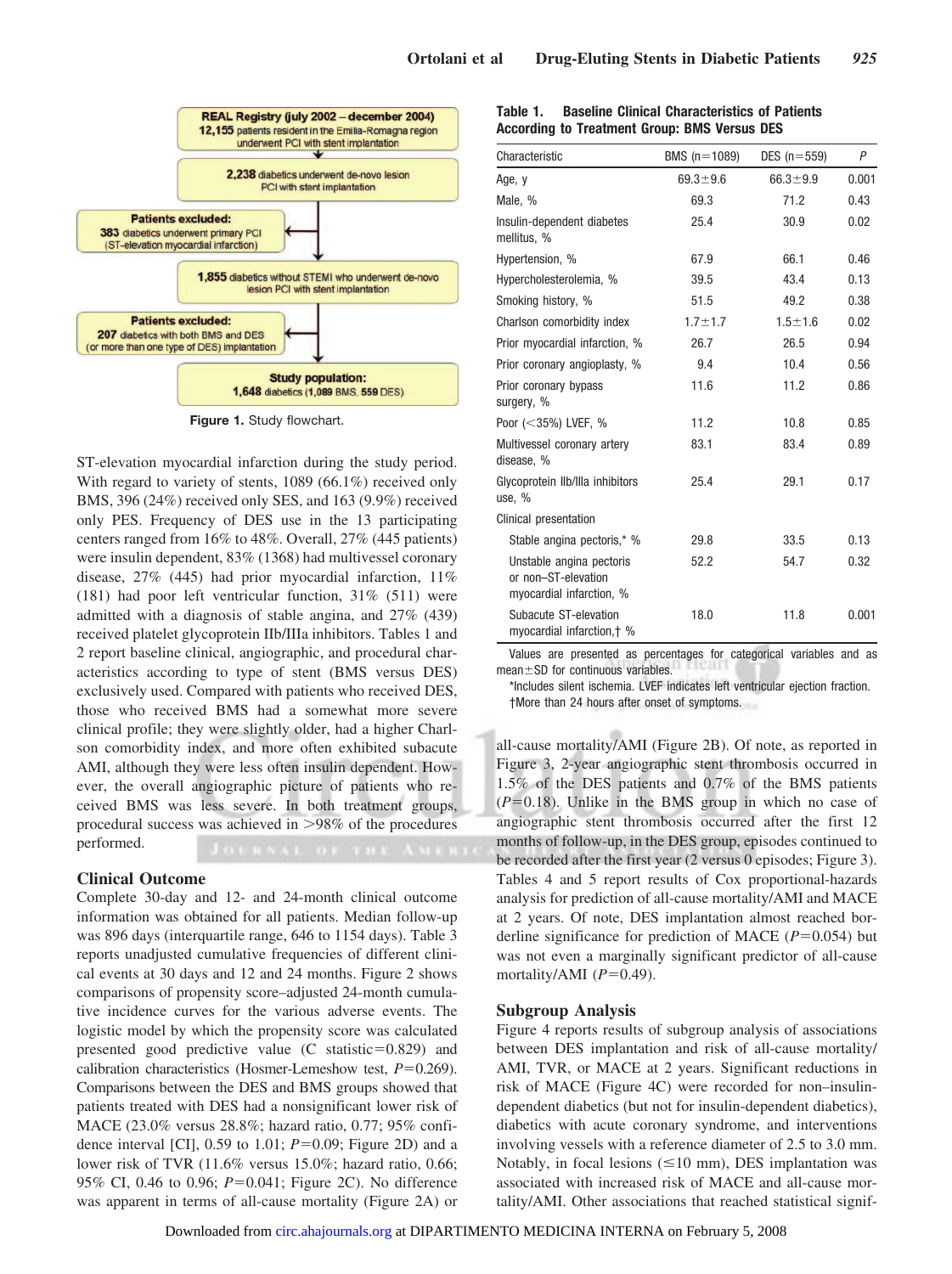| Variable                                                       | BMS $(n = 1655)^*$ | DES $(n=802)^*$ | P          |
|----------------------------------------------------------------|--------------------|-----------------|------------|
| Treated vessel, %                                              |                    |                 |            |
| Left anterior<br>descending artery                             | 32.6               | 52.5            | $<$ 0.0001 |
| Left circumflex artery                                         | 28.7               | 22.8            | 0.001      |
| Right coronary artery                                          | 34.3               | 20.2            | $<$ 0.0001 |
| Unprotected left main<br>coronary artery                       | 1.6                | 2.6             | 0.97       |
| Bypass graft                                                   | 2.8                | 1.9             | 0.17       |
| Lesion type (ACC/AHA<br>classification)                        |                    |                 |            |
| $B2$ to C, %                                                   | 59.3               | 68.9            | < 0.001    |
| Bifurcation, %                                                 | 12.7               | 18.0            | 0.0006     |
| Ostial lesion. %                                               | 5.4                | 11.5            | < 0.0001   |
| Chronic total occlusion, %                                     | 6.4                | 7.0             | 0.64       |
| Lesions treated per<br>patient, + n                            | $1.5 + 0.8$        | $1.4 \pm 0.7$   | 0.012      |
| Multivessel interventions,<br>$+$ %                            | 22.6               | 21.1            | 0.49       |
| Reference diameter of<br>treated vessel, mm                    | $3.0 + 0.5$        | $2.8 \pm 0.4$   | $<$ 0.0001 |
| Lesion length, ‡ mm                                            | $15.2 \pm 6.4$     | $17.9 \pm 7.5$  | $<$ 0.0001 |
| Overall length of lesions<br>(in individual<br>patients), † mm | $23.2 \pm 13.3$    | $25.9 \pm 13.9$ | $<$ 0.0001 |
| Overall length of stents<br>(in individual<br>patients), † mm  | $25.5 \pm 14.1$    | $28.2 \pm 15.1$ | $<$ 0.0001 |
| Maximal stent length, mm                                       | $16.2 + 5.1$       | $19.6 \pm 6.6$  | $<$ 0.0001 |
| Stent diameter, mm                                             | $3.1 \pm 0.5$      | $2.8 + 0.3$     | < 0.0001   |
| Stents implanted per<br>patient, + n                           | $1.6 + 1.2$        | $1.4 \pm 0.8$   | $<$ 0.0001 |
| Direct stenting, %                                             | 48.6               | 31.2            | < 0.0001   |
| Patients with complete<br>procedural success, † %              | 98.4               | 98.1            | 0.76       |

**Table 2. Angiographic Lesion and Procedural Characteristics According to Treatment Group: BMS Versus DES**

ACC/AHA indicates American College of Cardiology/American Heart Association. Values are presented as percentages for categorical variables and as  $mean  $\pm$  SD for continuous variables.$ 

\*Total number of lesions treated (reported values refer to lesions unless otherwise specified).

†Values referring to 1089 patients in the BMS group and 559 in the DES group.

‡Visual estimation.

icance regarded reductions in risk of TVR among non– insulin-dependent diabetics, women, left anterior descending coronary artery, and single-vessel treatments.

## **Discussion**

Whereas collaborative meta-analysis of randomized trials<sup>5</sup> and large registry studies $11,12$  indicate that use of DES generally leads to lower rates of repeat revascularizations without relevant effects on mortality, little is known about the troublesome subset of diabetic patients. To the best of our knowledge, this is the largest available study from a realworld setting that addresses the issue of how use of DES

#### **Table 3. Unadjusted Cumulative Frequencies of Clinical Events at 30 Days and 1 and 2 Years According to Treatment Group: BMS Versus DES**

|                                             | BMS $(n=1089)$ | DES $(n=559)$ | P     |
|---------------------------------------------|----------------|---------------|-------|
| At 30 d, %                                  |                |               |       |
| All-cause mortality                         | 1.7            | 1.6           | 0.955 |
| Nonfatal AMI                                | 0.7            | 0.9           | 0.568 |
| Death or AMI                                | 2.3            | 2.1           | 0.855 |
| <b>TVR</b>                                  | 1.5            | 2.0           | 0.452 |
| <b>MACE</b>                                 | 3.4            | 3.2           | 0.855 |
| Angiographically proven<br>stent thrombosis | 0.3            | 0.5           | 0.62  |
| At 1 $v, %$                                 |                |               |       |
| All-cause mortality                         | 8              | 7.2           | 0.550 |
| Nonfatal AMI                                | $\overline{7}$ | 6.6           | 0.799 |
| Death or AMI                                | 14             | 11.6          | 0.190 |
| <b>TVR</b>                                  | 12.4           | 9.9           | 0.128 |
| <b>MACE</b>                                 | 22.2           | 17.4          | 0.019 |
| Angiographically proven<br>stent thrombosis | 0.7            | 1.1           | 0.482 |
| At 2 $y, \%$                                |                |               |       |
| All-cause mortality                         | 12.3           | 10.2          | 0.218 |
| Nonfatal AMI                                | 8.9            | 9.1           | 0.894 |
| Death or AMI                                | 19.3           | 16.3          | 0.144 |
| <b>TVR</b>                                  | 14.4           | 12.8          | 0.314 |
| <b>MACE</b>                                 | 28.1           | 22.5          | 0.014 |
| Angiographically proven<br>stent thrombosis | 0.7            | 1.5           | 0.176 |

affects the long-term outcome of diabetic patients. Relatively few data are available on the use of DES in diabetics, who remain a high-risk subpopulation.13 Diabetic patients are known to be at high risk of restenosis after BMS implantation,14 which, when occlusive, is associated with a worse prognosis.15 At the same time, use of DES generally is associated with reduced rates of restenosis,4,16 especially in the small vessels<sup>17</sup> typical of diabetics. Therefore, it is reasonable to suppose that the potential clinical impact in this difficult setting could be extremely relevant. However, in the present study, use of DES appeared to be associated with only a 23% reduction in the relative risk of MACE at 2 years, a difference largely attributable to lower risk of TVR.

The diabetic patients in this high-risk study population often had multivessel disease and acute coronary syndromes. In both the DES and BMS groups, more than one fifth of the patients experienced MACE during the first 2 years of follow-up, further confirming the detrimental effect of diabetes on clinical outcome after PCI, regardless of the type of stent implanted.1 Use of DES was associated with a 34% reduction in TVR at 2 years but no apparent benefit in terms of risk of death or AMI. Although the crude incidence of MACE was lower in the DES group, after use of propensity score analysis to adjust for confounders, this difference did not remain significant. The entity of this nonsignificant reduction (23%) in relative risk of MACE at 2 years was itself unexpectedly low in view of the 40% to 60% reductions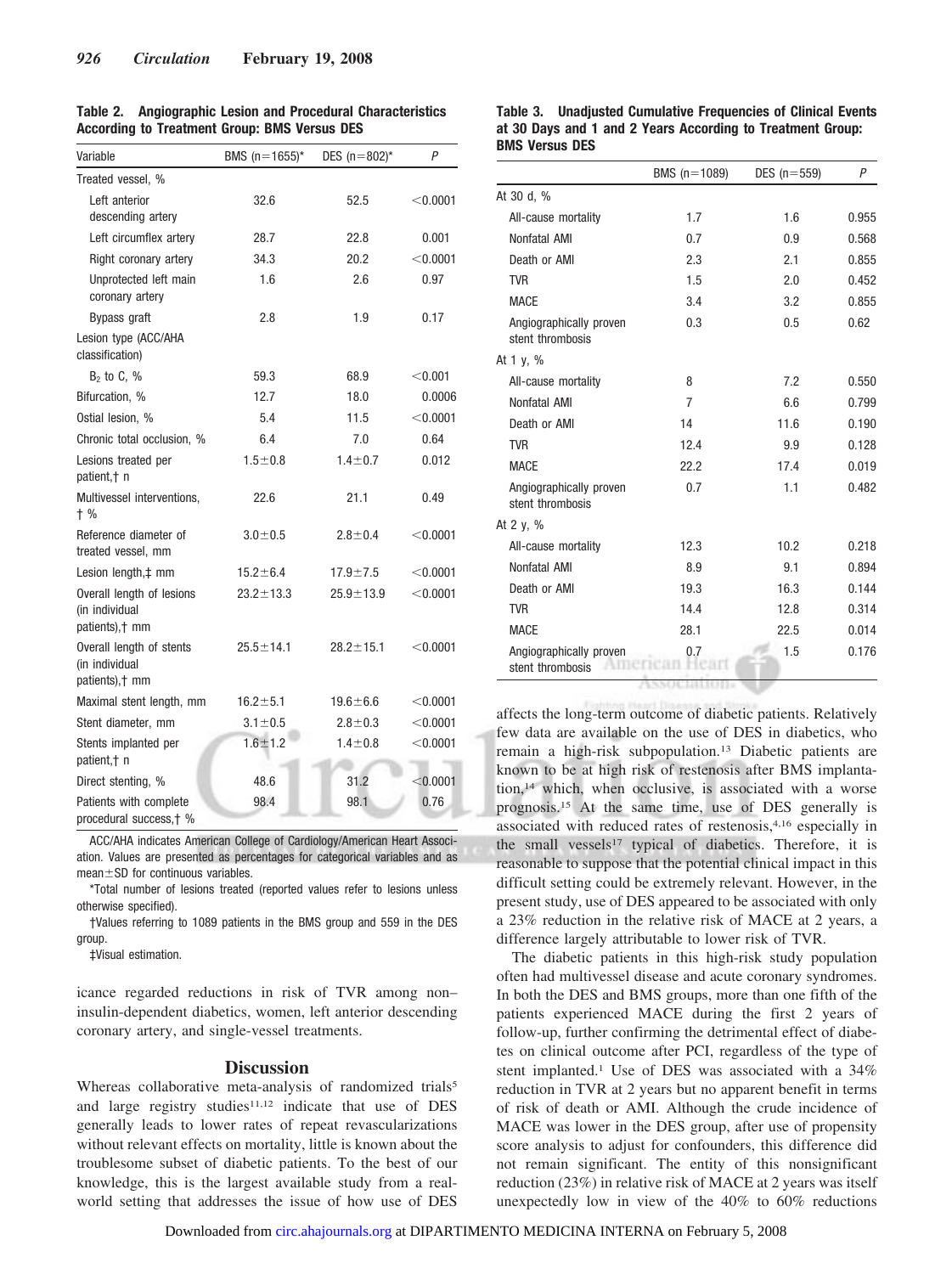

**Figure 2.** Two-year propensity score adjusted cumulative incidence in patients implanted with DES or BMS of all-cause mortality (A), all-cause mortality or nonfatal myocardial infarction (B), TVR (C), and any of these major adverse events (D). Cum. Prob. indicates cumulative probability.

recorded in the first year in meta-analyses of randomized trials not restricted to diabetic patients.4,16 Clinical trials may have led to overestimates of the benefits (in terms of TVR and MACE) that DES can offer in routine clinical practice for several reasons: (1) protocol-driven angiography that enhances restenosis and revascularization rates compared with real-world (symptoms-driven) monitoring; (2) frequent use in



**Figure 3.** Kaplan–Meier curves representing the estimated 2-year incidence of angiographically proven stent thrombosis in patients implanted with DES or BMS.

control groups of thick-strut BMS18; and (3) less clinical benefit of DES in the high-risk patients (eg, diabetics) and complex lesions ("off-Label" use) that often are excluded from randomized trials but are common in clinical practice.19 At the same time, it also is reasonable to suppose that the present observational study based on clinically driven monitoring may have underestimated the benefits of DES implantation (especially in view of the increased likelihood of clinically silent restenosis in diabetic patients).

Subgroup analyses of randomized trials8,20 and registry studies<sup>21,22</sup> have generated suggestive evidence that the benefits of DES in diabetic patients may be somewhat limited. In the Rapamycin-Eluting Stent Evaluated at Rotterdam Cardiology Hospital (RESEARCH) registry,<sup>21</sup> Diabetic patients constituted one of the few subgroups in which evidence of benefit did not reach statistical significance (and diabetes mellitus remained an independent predictor of adverse events and clinically driven TVR). In another observational subanalysis of diabetic patients  $(n=708)$  (RESEARCH and Taxus Stent Evaluated At Rotterdam Cardiology Hospital Registries [T-SEARCH] registries),<sup>22</sup> neither SES nor PES appeared superior to BMS in reducing TVR and MACE at 2 years. Furthermore, in a meta-analysis of 4 trials specifically addressing the effects on restenosis of implanting BMS or DES in diabetic and nondiabetic patients, diabetes mellitus remained an independent risk factor for restenosis,<sup>8</sup> again suggesting that the use of DES does not completely bridge the gap between diabetic and nondiabetic patients. Finally, in a

**Table 4. Multivariate Predictors of All-Cause Death/AMI at 2 Years (Cox Proportional-Hazards Model Analysis)**

| Variables                                                  | HR   | 95% CI        | Ρ        |
|------------------------------------------------------------|------|---------------|----------|
| DES implantation (vs BMS)                                  | 0.89 | $0.66 - 1.22$ | 0.49     |
| Age (each incremental year)                                | 1.03 | $1.01 - 1.04$ | 0.001    |
| LVEF $<$ 35%                                               | 1.82 | $1.29 - 2.56$ | 0.0006   |
| Charlson comorbidity index (each<br>incremental unit)      | 1.42 | $1.32 - 1.52$ | < 0.0001 |
| Insulin-dependent diabetes mellitus                        | 1.47 | $1.13 - 1.90$ | 0.003    |
| Overall length of lesions (each<br>incremental millimeter) | 1.02 | $1.01 - 1.04$ | 0.04     |

HR indicates hazard ratio; LVEF, left ventricular ejection fraction. Only types of stent and variables reaching  $P<0.05$  are listed.

Downloaded from [circ.ahajournals.org](http://circ.ahajournals.org) at DIPARTIMENTO MEDICINA INTERNA on February 5, 2008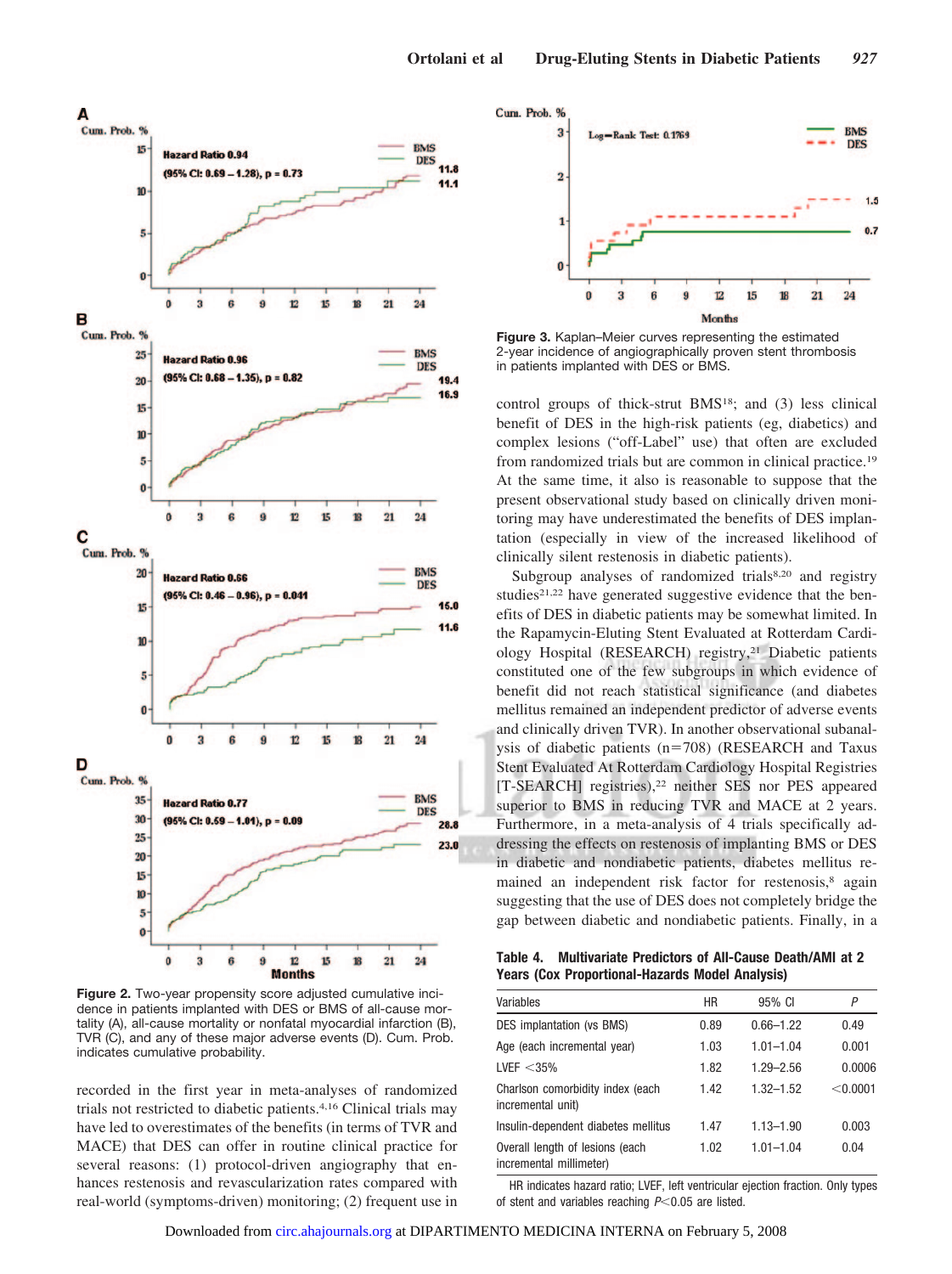| Table 5. | <b>Multivariate Predictors of MACE at 2 years</b> |  |
|----------|---------------------------------------------------|--|
|          | (Cox Proportional-Hazards Model Analysis)         |  |

| Variables                                                  | HR   | 95% CI         | P        |
|------------------------------------------------------------|------|----------------|----------|
| DES implantation (vs BMS)                                  | 0.78 | $0.60 - 1.004$ | 0.054    |
| LVEF $<$ 35%                                               | 1.44 | $1.05 - 1.96$  | 0.02     |
| Charlson Comorbidity Index (each<br>incremental unit)      | 1.29 | $1.21 - 1.38$  | < 0.0001 |
| Insulin-dependent diabetes mellitus                        | 1.32 | $1.05 - 1.64$  | 0.02     |
| Overall length of lesions (each<br>incremental millimeter) | 1.02 | $1.01 - 1.03$  | 0.03     |

HR indicates hazard ratio; LVEF, left ventricular ejection fraction. Only types of stent and variables reaching *P*-0.05 are listed.

recently reported pooled analysis of 4 randomized trials evaluating the safety of SES compared with BMS, a lower survival rate was found among diabetic patients treated with SES.20 Thus, the findings of the present study may not be considered altogether surprising.

We found that patients treated with DES persistently had lower incidence of TVR compared with those who received BMS. The adjusted TVR curves remained roughly parallel between 1 and 2 years, confirming lasting benefits of DES and excluding a brachytherapy-like catchup phenomenon.23 Nevertheless, the extent of the 2-year reduction in need for TVR (34%) may appear rather low, especially in light of the 66% decrease in need for target lesion revascularization reported in a meta-analysis of data on diabetic patients enrolled in randomized trials.7 Here again, however, regular angiographic monitoring could have greatly accentuated the recorded benefits.

In some high-risk subgroups of our study population (women, patients with acute coronary syndrome, those with left anterior descending artery, and patients with small-vessel disease), use of DES was associated with statistically significant reductions in MACE and/or TVR, broadly in line with similar findings from studies not specifically devoted to those with diabetes.<sup>11,17,21,24</sup> Subgroup analysis of non-insulindependent diabetics also suggested substantial improvements in the 2-year relative risk of MACE and TVR, whereas no benefit could be appreciated among insulin-dependent diabetics (for whom very high rates of in-lesion restenosis have been reported<sup>13,25</sup>). Furthermore, in agreement with previous reports of diabetic patients treated by elective BMS implantation,2 in our overall study population, insulin-dependent diabetes emerged as an independent predictor of unfavorable long-term outcome. Of note, DES was associated with poor clinical outcome in only the focal lesion subgroup. Apart from the play of chance (within a restricted number of observations: 123 events in 378 patients), a plausible explanation for this unexpected subgroup finding could be an unfavorable risk-to-benefit ratio when treating lesions with a low a priori likelihood of restenosis.

Diabetes mellitus has been shown to be an independent predictor of stent thrombosis in patients treated with DES.<sup>26,27</sup> Our crude thrombosis rates were somewhat low in both groups, especially considering the high-risk study population. (Higher rates of angiographically proven stent thrombosis have been reported with both SES and PES.<sup>22</sup>) Remarkably,



**Figure 4.** Propensity score–adjusted hazard ratios for 2-year incidence of all-cause mortality/AMI (A), TVR (B), or MACE (C) associated with DES use in various subgroups of patients according to clinical, angiographic, and procedural characteristics. LAD indicates left anterior descending coronary artery; RCA, right coronary artery; and LCx, left circumflex artery.

the nonsignificant difference in stent thrombosis rate between the 2 groups (DES versus BMS, 1.5% versus 0.7%) was attributable mainly to late and very late thrombosis episodes, a risk that has emerged in previous studies.27–29 Autopsy findings30 have raised concerns about the long-term safety of DES. Furthermore, clinical studies<sup>19,31,32</sup> indicate rising risks of death or death/AMI after the first 6 months of DES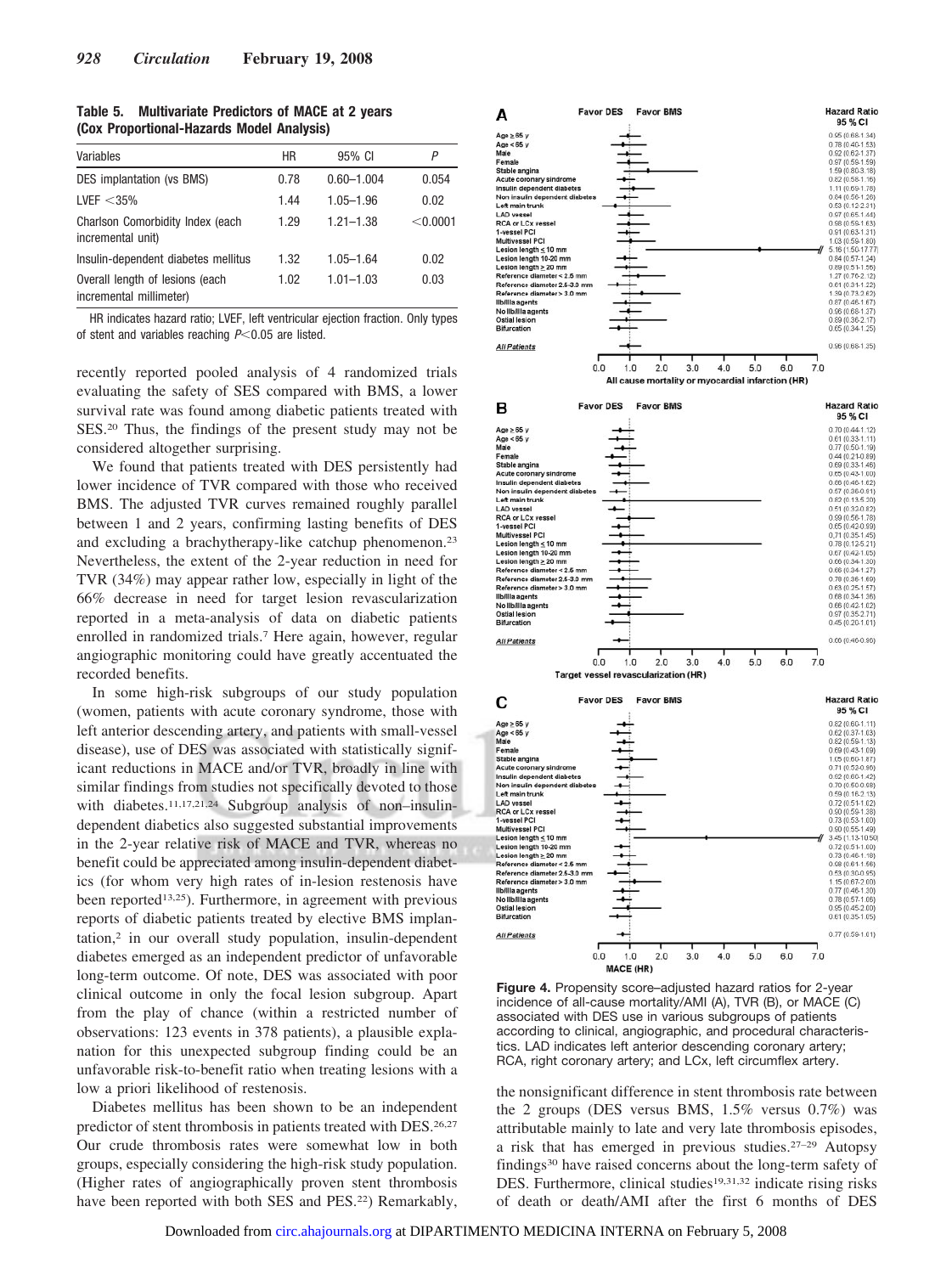implantation, plausibly linked to the discontinuation of thienopyridine therapy. Although no details on the long-term use of clopidogrel (or ticlopidine) are available in our registry, in patients implanted with DES, dual antiplatelet therapy was prescribed for only a few months (and was discontinued at 6 months in the vast majority). Of note, the higher absolute number of stent thrombosis episodes in the DES group was not matched by any difference in death or AMI at 2 years. This apparent paradox may be explained by a small increase of a quite uncommon but highly clinically relevant event like stent thrombosis (plausibly driven by DES use) being counterbalanced by a larger reduction of a more frequent but less relevant adverse event like in-stent restenosis, which, however, can sometimes be a cause of subsequent AMI.33,34

## **Study Strengths and Limitations**

Although not immune from hidden confounding and other sources of bias typical of observational studies, this large subanalysis of a multicenter registry helps complete the picture gained from randomized trials (where highly selected patients are treated in a nonroutine setting). Selection bias should not be a major internal study limitation because the REAL registry enrolls all patients receiving PCI in the Emilia-Romagna region, because the present analysis regarded 89% of the patient population of interest (diabetic patients treated with stents for de novo lesions not associated with AMI), and because it was possible to obtain complete clinical outcome information in all cases. With respect to the possible role of unknown confounders, it is noteworthy that the DES and BMS groups appeared to be fairly balanced at baseline in terms of overall risk of major events after PCI; patients treated with BMS had a slightly worse clinical picture, whereas those treated with DES had slightly worse angiographic characteristics. This factor (in conjunction with the use of propensity score analysis to adjust for known confounders) supports the credibility of the primary analysis. Nevertheless, considering that no type of statistical adjustment (including inability to fully adjust for known and unknown confounders) can completely overcome the pitfalls of nonrandomized comparisons, our results should be interpreted with caution. Finally, in our study, stent thrombosis related only to angiographically documented stent thrombosis, and this may have led to an underestimation of the true incidence of stent thrombosis.

## **Conclusions**

In this large, real-world, diabetic population, use of DES was associated with a modest reduction in the 2-year risk of TVR, a benefit that was limited to non–insulin-dependent diabetic patients. Larger, long-term studies are needed to clarify the long-term effectiveness and safety of DES in diabetic patients.

# **Acknowledgment**

We would like to dedicate this work to the memory of Dr Geraci, who died quite unexpectedly just as the finishing touches were being put on the manuscript.

# **Source of Funding**

This study was supported by the Regional Health Agency of Emilia-Romagna, Bologna, Italy.

## None.

#### **References**

**Disclosures**

- 1. Wilson SR, Vakili BA, Sherman W, Sanborn TA, Brown DL. Effect of diabetes on long-term mortality following contemporary percutaneous coronary intervention: analysis of 4,284 cases. *Diabetes Care*. 2004;27: 1137–1142.
- 2. Abizaid A, Kornowski R, Mintz GS, Hong MK, Abizaid AS, Mehran R, Pichard AD, Kent KM, Satler LF, Wu H, Popma JJ, Leon MB. The influence of diabetes mellitus on acute and late clinical outcomes following coronary stent implantation. *J Am Coll Cardiol*. 1998;32: 584 –589.
- 3. Influence of diabetes on 5-year mortality and morbidity in a randomized trial comparing CABG and PTCA in patients with multivessel disease: the Bypass Angioplasty Revascularization Investigation (BARI). *Circulation*. 1997;96:1761–1769.
- 4. Babapulle MN, Joseph L, Belisle P, Brophy JM, Eisenberg MJ. A hierarchical Bayesian meta-analysis of randomised clinical trials of drugeluting stents. *Lancet*. 2004;364:583–591.
- 5. Stettler C, Wandel S, Allemann S, Kastrati A, Morice MC, Schomig A, Pfisterer ME, Stone GW, Leon MB, de Lezo JS, Goy JJ, Park SJ, Sabate M, Suttorp MJ, Kelbaek H, Spaulding C, Menichelli M, Vermeersch P, Dirksen MT, Cervinka P, Petronio AS, Nordmann AJ, Diem P, Meier B, Zwahlen M, Reichenbach S, Trelle S, Windecker S, Juni P. Outcomes associated with drug-eluting and bare-metal stents: a collaborative network meta-analysis. *Lancet*. 2007;370:937–948.
- 6. Sabate M, Jimenez-Quevedo P, Angiolillo DJ, Gomez-Hospital JA, Alfonso F, Hernandez-Antolin R, Goicolea J, Banuelos C, Escaned J, Moreno R, Fernandez C, Fernandez-Aviles F, Macaya C. Randomized comparison of sirolimus-eluting stent versus standard stent for percutaneous coronary revascularization in diabetic patients: the Diabetes and Sirolimus-Eluting Stent (DIABETES) trial. *Circulation*. 2005;112: 2175–2183.
- 7. Boyden TF, Nallamothu BK, Moscucci M, Chan PS, Grossman PM, Tsai TT, Chetcuti SJ, Bates ER, Gurm HS. Meta-analysis of randomized trials of drug-eluting stents versus bare metal stents in patients with diabetes mellitus. *Am J Cardiol*. 2007;99:1399 –1402.
- 8. Scheen AJ, Warzee F, Legrand VM. Drug-eluting stents: meta-analysis in diabetic patients. *Eur Heart J*. 2004;25:2167–2168.
- 9. Marzocchi A, Piovaccari G, Manari A, Aurier E, Benassi A, Saia F, Casella G, Varani E, Santarelli A, Guastaroba P, Grilli R, Maresta A. Comparison of effectiveness of sirolimus-eluting stents versus bare metal stents for percutaneous coronary intervention in patients at high risk for coronary restenosis or clinical adverse events. *Am J Cardiol*. 2005;95: 1409 –1414.
- 10. Charlson ME, Pompei P, Ales KL, MacKenzie CR. A new method of classifying prognostic comorbidity in longitudinal studies: development and validation. *J Chronic Dis*. 1987;40:373–383.
- 11. Marzocchi A, Saia F, Piovaccari G, Manari A, Aurier E, Benassi A, Cremonesi A, Percoco G, Varani E, Magnavacchi P, Guastaroba P, Grilli R, Maresta A. Long-term safety and efficacy of drug-eluting stents: two-year results of the REAL (Registro Angioplastiche dell'Emilia Romagna) Multicenter Registry. *Circulation*. 2007;115:3181–3188.
- 12. Williams DO, Abbott JD, Kip KE. Outcomes of 6906 patients undergoing percutaneous coronary intervention in the era of drug-eluting stents: report of the DEScover Registry. *Circulation*. 2006;114:2154 –2162.
- 13. Ortolani P, Ardissino D, Cavallini C, Bramucci E, Indolfi C, Aquilina M, Marzocchi A. Effect of sirolimus-eluting stent in diabetic patients with small coronary arteries (a SES-SMART substudy). *Am J Cardiol*. 2005; 96:1393–1398.
- 14. Gilbert J, Raboud J, Zinman B. Meta-analysis of the effect of diabetes on restenosis rates among patients receiving coronary angioplasty stenting. *Diabetes Care*. 2004;27:990 –994.
- 15. Van Belle E, Ketelers R, Bauters C, Perie M, Abolmaali K, Richard F, Lablanche JM, McFadden EP, Bertrand ME. Patency of percutaneous transluminal coronary angioplasty sites at 6-month angiographic follow-up: a key determinant of survival in diabetics after coronary balloon angioplasty. *Circulation*. 2001;103:1218 –1224.
- 16. Hill RA, Dundar Y, Bakhai A, Dickson R, Walley T. Drug-eluting stents: an early systematic review to inform policy. *Eur Heart J*. 2004;25: 902–919.
- 17. Ardissino D, Cavallini C, Bramucci E, Indolfi C, Marzocchi A, Manari A, Angeloni G, Carosio G, Bonizzoni E, Colusso S, Repetto M, Merlini PA.